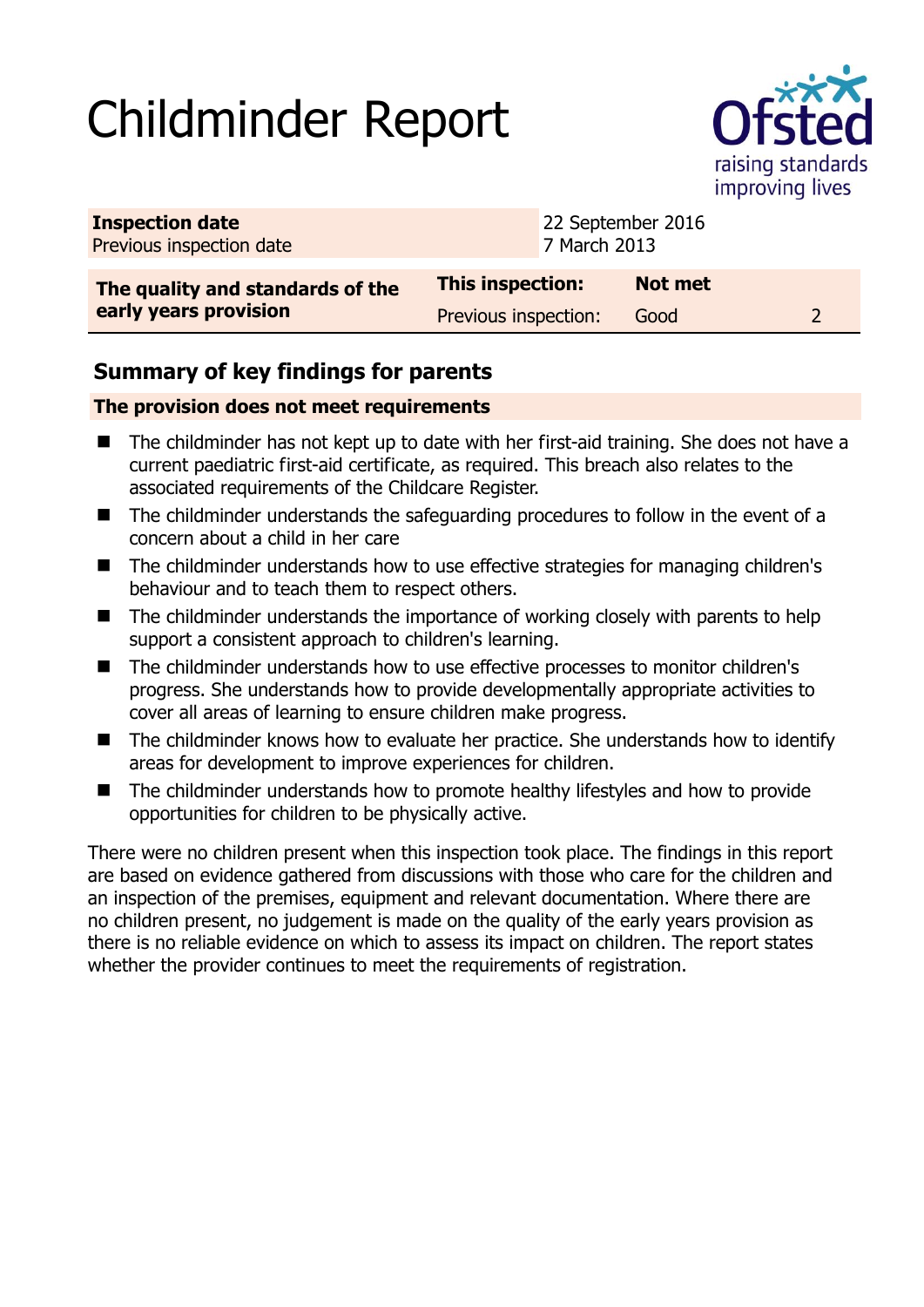### **What the setting needs to do to improve further**

#### **To meet the requirements of the early years foundation stage and the Childcare Register the provider must:**

|                                                                                    | <b>Due Date</b> |
|------------------------------------------------------------------------------------|-----------------|
| undertake relevant training to obtain a valid paediatric first-aid<br>certificate. | 10/10/2016      |

#### **Inspection activities**

- $\blacksquare$  The inspector viewed the premises with the childminder.
- The inspector sampled a range of documentation and held a discussion with the childminder.
- The inspector discussed the requirements of the Early Years Foundation Stage to assess the childminder's knowledge and understanding.
- The inspector discussed how the childminder reviews her practice to build improvement.

#### **Inspector**  Jennifer Beckles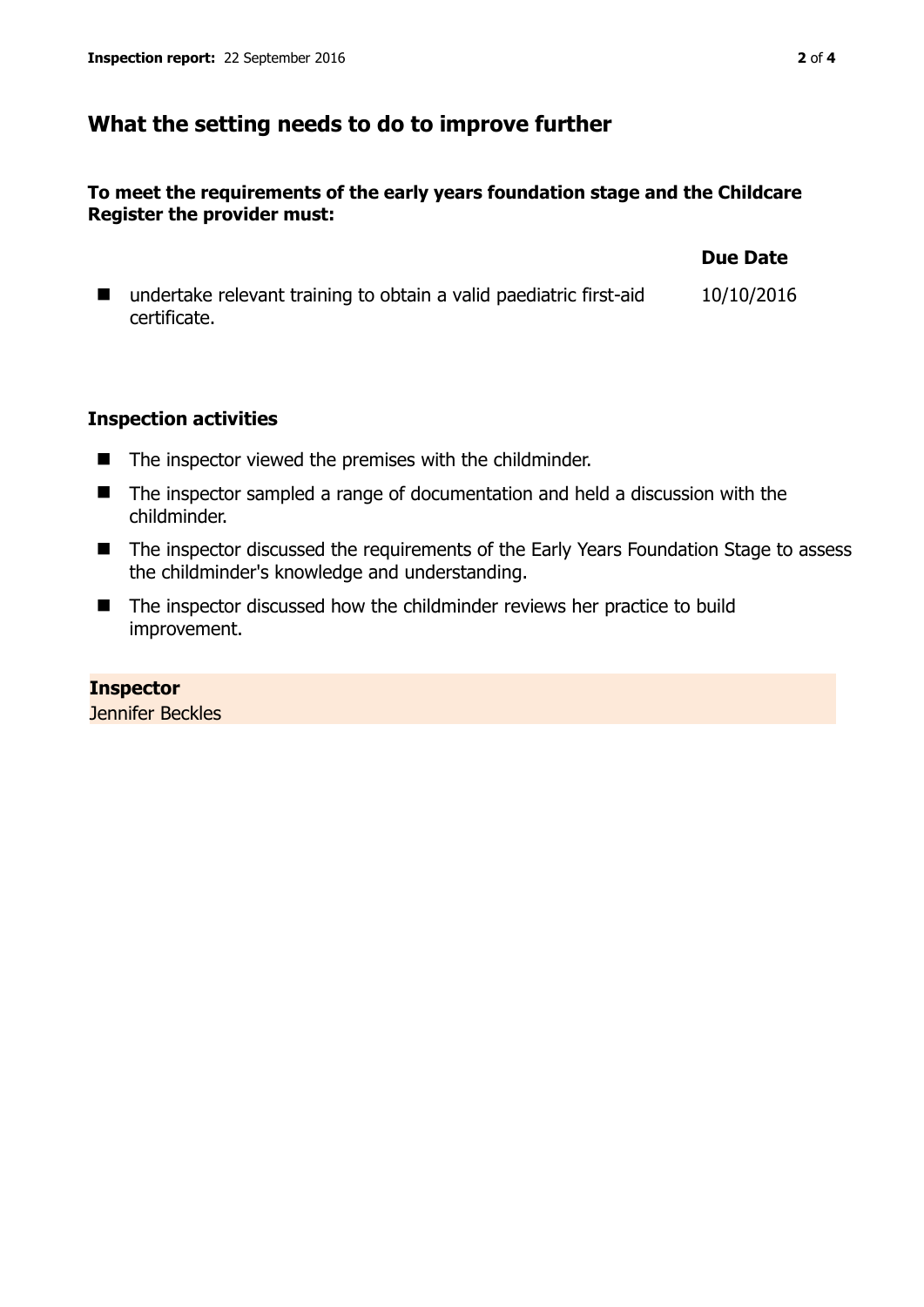## **Setting details**

| Unique reference number       | 116050                                                                               |
|-------------------------------|--------------------------------------------------------------------------------------|
| <b>Local authority</b>        | Hounslow                                                                             |
| <b>Inspection number</b>      | 1061247                                                                              |
| <b>Type of provision</b>      | Childminder                                                                          |
| Day care type                 | Childminder                                                                          |
| <b>Registers</b>              | Early Years Register, Compulsory Childcare<br>Register, Voluntary Childcare Register |
| <b>Age range of children</b>  | $0 - 8$                                                                              |
| <b>Total number of places</b> | 6                                                                                    |
| Number of children on roll    | 0                                                                                    |
| Name of registered person     |                                                                                      |
| Date of previous inspection   | 7 March 2013                                                                         |
| <b>Telephone number</b>       |                                                                                      |

The childminder registered in 1993. She lives in Chiswick, in the London Borough of Hounslow. The childminder provides care for children on each weekday, from 7am to 6pm, all year round. There were no children on roll during the inspection.

This inspection was carried out by Ofsted under sections 49 and 50 of the Childcare Act 2006 on the quality and standards of provision that is registered on the Early Years Register. The registered person must ensure that this provision complies with the statutory framework for children's learning, development and care, known as the early years foundation stage.

Any complaints about the inspection or the report should be made following the procedures set out in the guidance 'Complaints procedure: raising concerns and making complaints about Ofsted', which is available from Ofsted's website: www.gov.uk/government/organisations/ofsted. If you would like Ofsted to send you a copy of the guidance, please telephone 0300 123 4234, or email enquiries@ofsted.gov.uk.